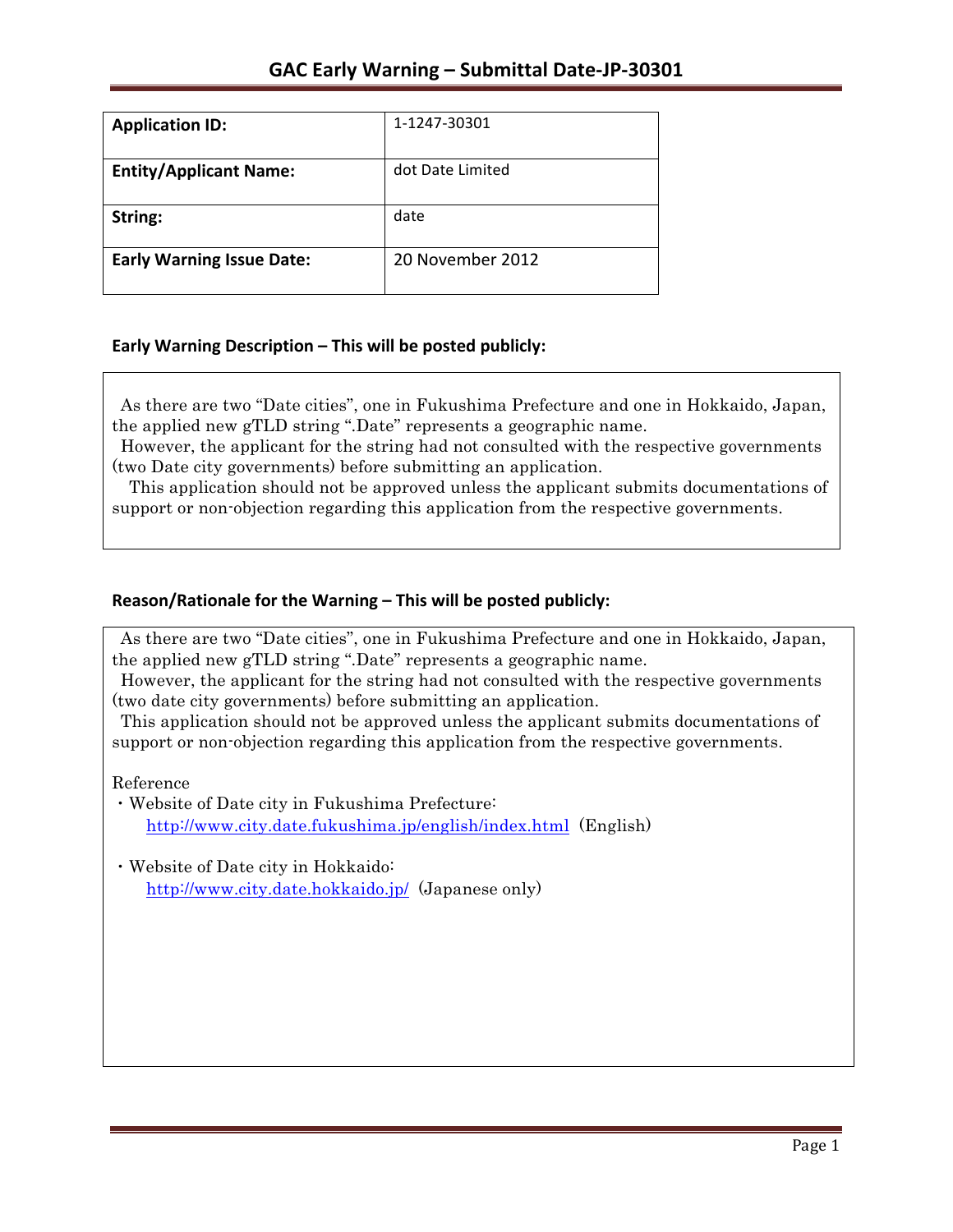### **Possible Remediation steps for Applicant – This will be posted publicly:**

### GAC Member(s) to identify possible remediation steps to be taken by the applicant

- The applicant for the string tries to address the concerns raised by the Early Warning

### **Further Notes from GAC Member(s) (Optional) – This will be posted publicly:**

## **INFORMATION FOR APPLICANTS**

## **About GAC Early Warning**

The GAC Early Warning is a notice only. It is not a formal objection, nor does it directly lead to a process that can result in rejection of the application. However, a GAC Early Warning should be taken seriously as it raises the likelihood that the application could be the subject of GAC Advice on New gTLDs or of a formal objection at a later stage in the process. Refer to section 1.1.2.4 of the Applicant Guidebook (http://newgtlds.icann.org/en/applicants/agb) for more information on GAC Early Warning.